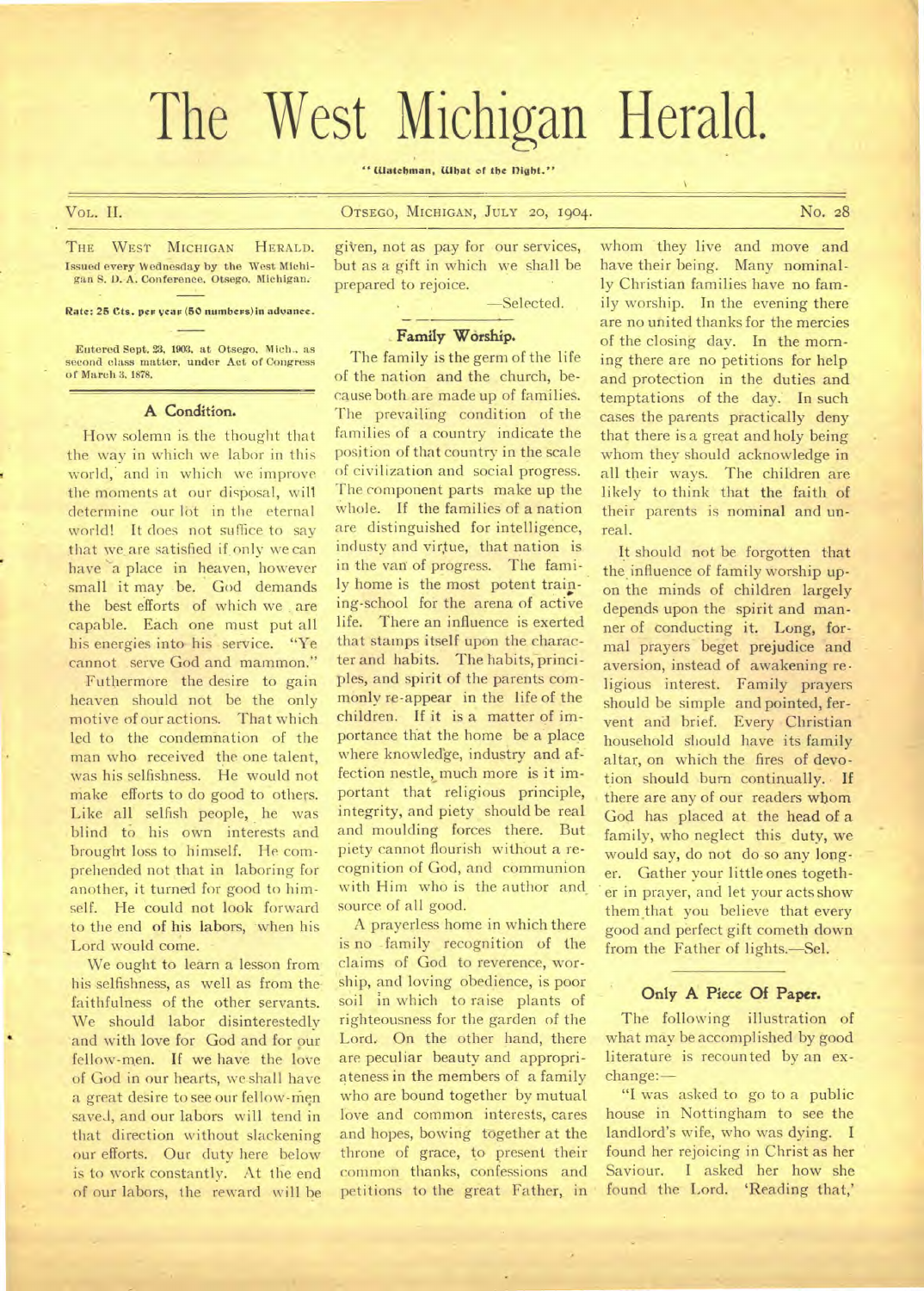# **2** THE WEST MICHIGAN HERALD. July **20, 1904**

she replied, handing me a torn piece of paper.

"I looked at it, and found that it was a piece of an American newspaper, containing an extract from one of Spurgeon's sermons, which extract had been the means of her conversion.

"Where did you find this newspaper?" I asked. "She answered: `It was wrapped around a parcel sent to me from Australia.'

"Talk about the hidden life of a good seed ! Think of that ! A sermon preached in London, conveyed to America, then to Australia, part of it torn off for the parcel dispatched to England,and after all its wanderings, giving the message of salvation to that woman's soul ! God's word shall not return unto Him void."

# Organization Of Church Schools. **NUMBER II.**

**THE TREASURER.** 

I speak of the Treasurer first because it is in his hands that the "sinews of war" are placed for the carrying on of the school. I do not know that I shall be voicing the sentiments of any of the rest of the committee in some of the statements that I am about to make, for I have not talked with them about it. The reader will therefore weigh what I say as an individual.

I have found in several instances that those who are chosen to handle the funds of the church or church school are extremely sensitive. Any inquiry as to the condition of the account, the amount of money on hand, what it has been paid out for, etc. is viewed with suspicion. In very few of our churches is any one regularly appointed to audit the books of the Treasurer and report to the church that the books have been correctly kept. Some treasurers have made the statement that if the church cannot trust them to keep the money, they can get someone else to keep it. This is undoubtedly true, but the treasurer is so apt to take it as an imputation against his honesty if the

church desires that \_someone audit the books of the treasurer to see if they are correct. Laying down a general principle, I would say that the individual who objects to having his books as treasurer audited, is the very individual that ought to have the books audited, and that regularly. Another principle that I would state is that any member of the church who objects to having his books audited regularly is not the proper person for the treasurer of the church school. There is more occasion for criticism, more opportunity for suspicion 'when the treasurer endeavors to cover up and keep from the church his books than there can be when the books are regularly inspected by others. I have in mind a church in which the church school treasurer is conceded by every member of the church to be a thoroughly honest man. At one of the church school meetings a committee of two were appointed to go through his books and report to the church. This committee was welcomed to inspect the books and was given every assistance possible by the treasurer, and the committee found that in the addition a mistake of one dollar was made, so that the treasurer had apparenly lost a dollar to the school. Being fearful that he had lost the dollar, he took a dollar out of his own pocket and placed in the school funds so as to make it equal to the balance called for by the books. This to himself was an evidence of the Treasurer's honesty, but did that church come honestly by the dollar ? It certainly did not, for it had received that dollar without giving'any return whatever therefore. It was worth the dollar to that treasurer to have the books audited. It was worth more than a dollar to have the committee come back to the church and say, The books are correct. I would not undertake the treasurership or the handling of' money of any other person, firm, or aggregation of individuals without my books were audited regular.

ly. So I would advise every church school treasurer and every church treasurer as well to insist that his books be audited at least once each year. It is not sufficient that the treasurer reads a report of all that he has rececived and all that he has paid out and tells how much he has left. Mistakes in the book-keeping occur behind such a statement as that. Let the treasurer make such a statement and let it be 0. K'ed. by at least two competent persons who have gone through the books, add ed the columns, checked over the. totals, and then there is little liklihood of mistakes. Says one, "Does this refer also to the tithe ?" Perhaps that is a little out of the way of this article, bit I would say most assuredly. Some people are extremely sensitive about letting anyone else look at a book in which the payment of tithes is recorded. Some even refuse to send in the names of those of the church who pay tithes and how much to the conference treasurer. There is always the opportunity to question as to whether these who are so sensitive have really paid an honest tithe or not. The only reason why I would object to anyone's seeing how much tithe I had paid would be that I had not paid all that was due the Lord and I did not wish anyone to know it.

A church school treasurer should give a ieceipt for every dollar he receives. The stubs should be faithfully made out and numbered the same as the receipts. In a little book kept for that purpose, the date of payment, name of payer, number of the receipt given for the money, and amount should be faithfully placed. Every dollar that is paid out should have therefor a voucher which should be numbered in the order in which it is received and carefully filed away in an envelope or other receptacle so that those who audit the books can check over and see the money has been expended according to the voucher.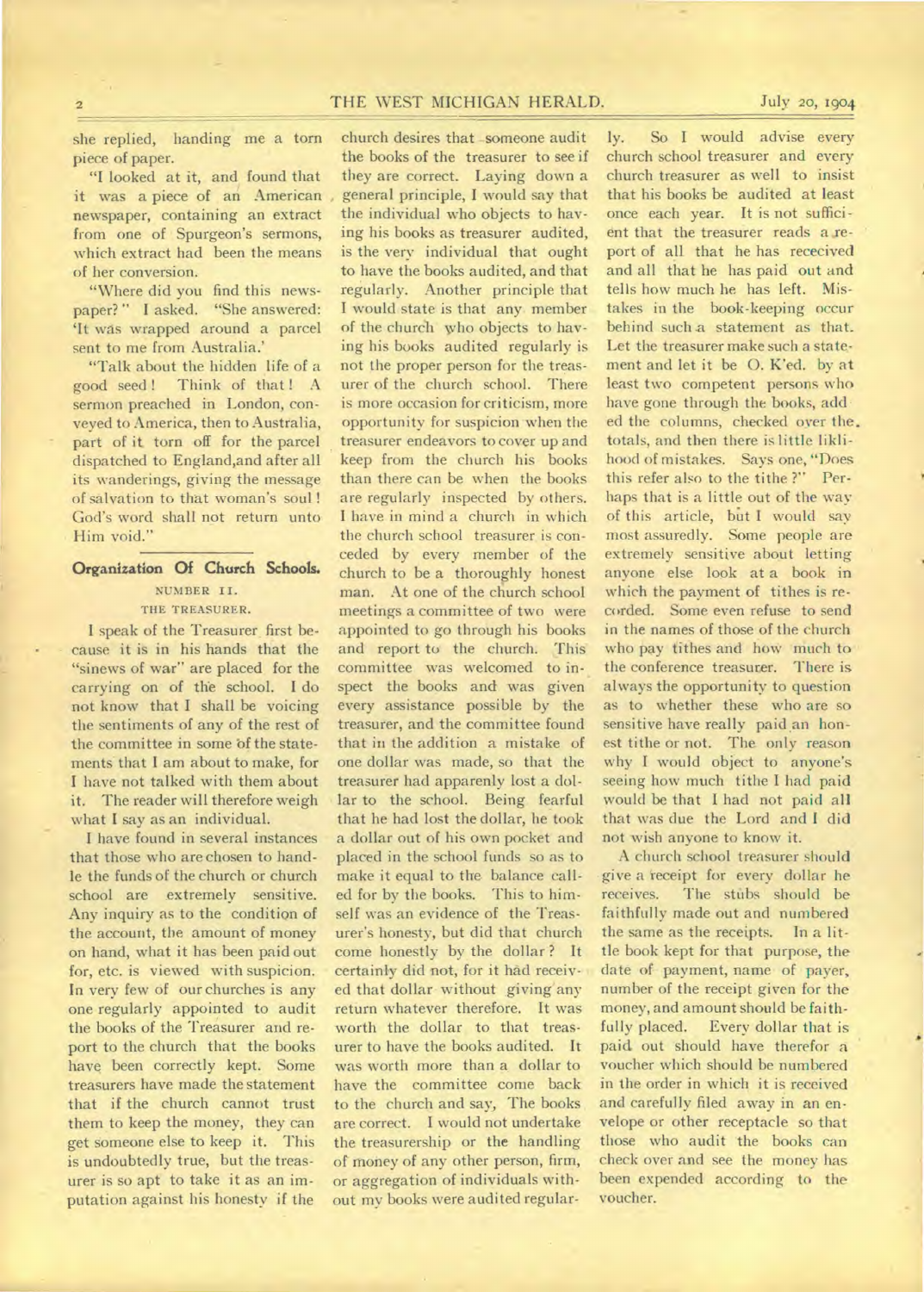In some of our church schools it is very inconvenient for patrons of the school to hand money to the treasurer. It is more convenient to hand the tuition money or donation directly to the teacher: The teacher should faithfully hand this money, as far as possible in the original package or parcel in which it is handed to the teacher, over to the church treasurer. If the money is not placed in an envelope but is handed openly to the teacher, the teacher should take a receipt from the treasurer in the following form: " Received of John Jones, per Miss Mary Smith" so many dollars. This receipt the teacher should hand to the child who brought the money. It is not a good way to make the teacher the treasurer of the school funds.

When the time comes for the teacher to receive her wages, let her go the treasurer for it, receive the pay, and give a receipt for the amount, stating for what month it is the salary or portion of the salary, as the case may be.

In our church schools ordinarily I would not counsel the necessity of the chairman of the board drawing an order on the treasurer for the money and then asking the teacher to go to the treasurer with this order and draw the money. There is no objection to this plan and it might be the best plan where the officers of the school live near the 'teacher, but if the treasurer keeps a voucher from the. teacher and can show a voucher for every cent he expends in behalf of the school, an order from the chairman of the board would seem to be unnecessary. So too it would seem in our smaller schools to be unnecessary for, the secretary to receive the money, keep books to show who had paid and who had not and then turn the money over to the treasurer and ask him also to keep books relative to the money. It will be just as well for the treasurer to receive the money and to disburse it. The secretary will have sufficient to do to keep the minutes of the meetings of the school board and to look after other matters that

may be referred to him. In all these things, " Let all things be done decently and in order."

J. G. LAMSON.

# **Medical.**

# Earache.

Inflammation of the ear is a frequent trouble during infancy and early childhood, attacks usually occurring in the cold weather.

## CAUSE.

As a rule inflammation of the ear follows other diseases; most frequently it is preceded by some infectious condition of the nose and throat. The usual avenue of infection is through the eustrachian tube. The trouble often originates during measles,scarlet fever,whooping cough, mumps, simple catarrh and dentition. The severest forms of ear trouble usually follow scarlet fever, measles, diphtheria, pneumonia or epidemic influenza. The germs which are involved in the production of the trouble vary with the condition of which it is a complication.

COURSE OF THE DISEASE.

First there is usually swelling of the mucous membrane of the nose and pharynx, this extends into the eustrachian tube, causing more or less complete obstruction. This inflammatory process may extend to the lining mucous membrane of<br>the middle ear. The catarrhal the middle ear. form which usually complicates measles, involves simply the mucous membrane, and is not usually followed by great pain, but the form which follows scarlet fever, diphtheria or influenza, is a much more serious inflammation, involving not only the mucous membrane, but also the deeper tissues.

The catarrhal form often subsides in a few days with proper treatment, the only result being a slight temporary deafness. The severer form causes stoppage of the eustrachian tubes, rupture of the tympanic membrane or drum, and discharge of pus, the products of<br>the inflammation. Sometimes the the inflammation. process may extend to the bones

causing decay and serious complications.

# SYMPTOMS.

These are few and quite variable. The two most constant symptoms are pain and fever. Generally there is some discharge from the nose, slight congestion 'of the tonsils and a temperature of 100 to 102 degrees. The child continues to be restless, worries much of the time, nurses poorly, sometimes there may be marked tenderness about the ear, the child refuses to lie on the affected side, shows signs of pain when the ear is touched. After a week or ten days a discharge is found in the auditory canal, after which the symptoms rapidly subside. Sometimes the first symptom that can be noticed will be the discharge from the ear. In other cases there is marked dullness, nausea and vomiting with little or no signs of pain, and it is this which so often adds to great obscurity of the symptoms.

In older children the symptoms are more characteristic. The pain is usually sharp and severe and is present early in the attack. The temperature is usually elevated two or three degrees, accompanied with severe headache, extreme restlessness, sometimes even delirium or convulsions may be present. The inflammation does not always go on to suppuration and rupture, even though the pain has been quite severe. The drum membrance in older children is more firm, does not yield so readily and therefore takes more time before rupture occurs. Often noises in the ear are complained of; a feeling of discomfort resembling that which is felt when the ears are stopped.

The local appearance of the drum is intense redness and congestion; later there is bulging of the membrane. Perforation may be assumed if bubbles of air are seen deep in the canal or if mucous or pus is present. A discharge is not present until perforation has taken place.

PATIENCE S. BOURDEAU, M. D.